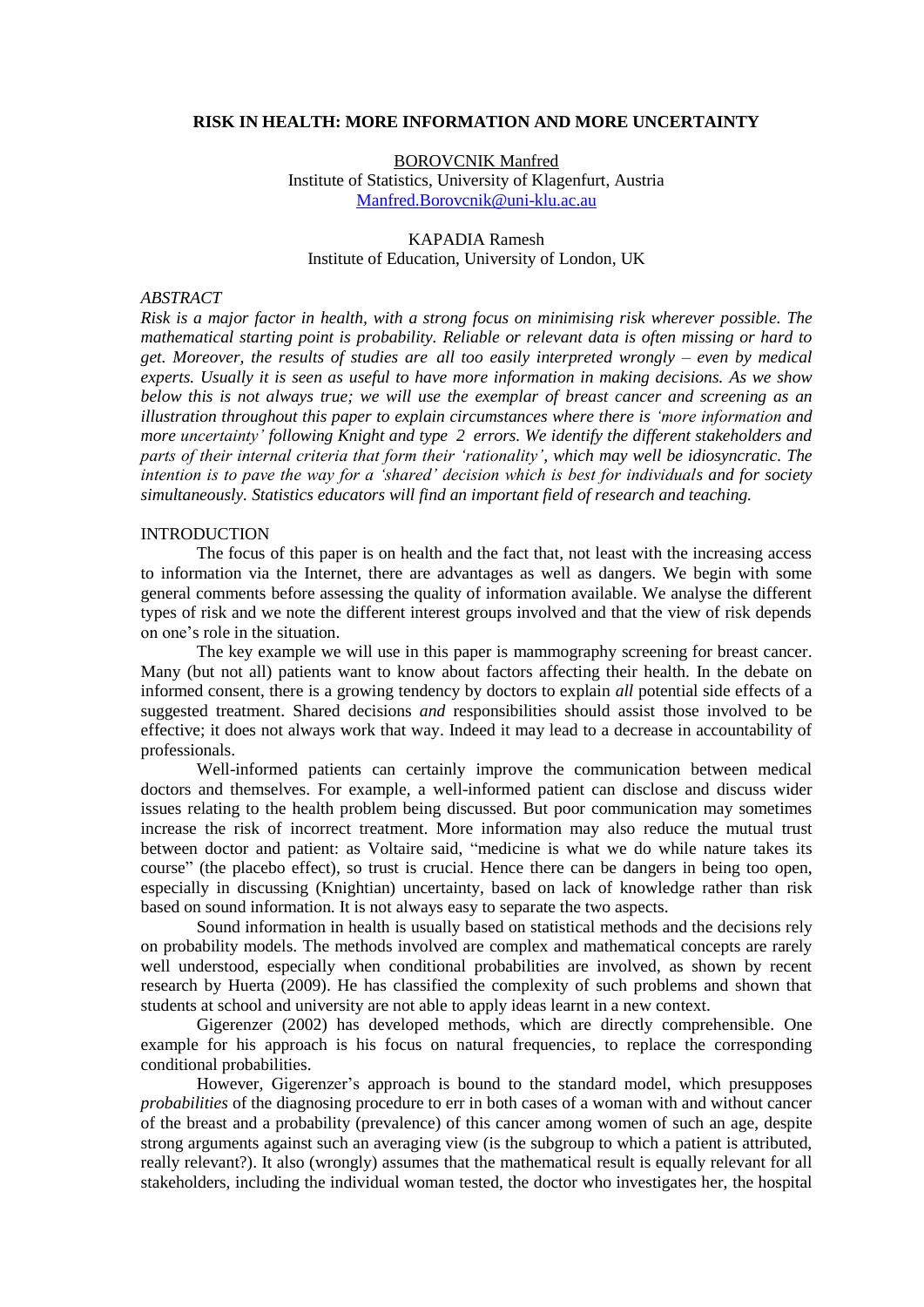that has installed the equipment, and the health institutions that have promoted the screening scheme. Our analysis below shows that the stakeholders differ in their role so much that no common rationality is left as a unifying element. Furthermore, in their decisions people use ideas beyond what is usually perceived as rational. Notwithstanding that, pseudo-statistical figures or unreliable statistics are used in the discourse. Thus, to support people to understand the statistics is only one step in the right direction. A holistic view of the situation is required to improve the management of risk. In what follows a systems analysis approach is chosen to extend the perspective of a decision that finally has to be shared between unequal stakeholders.

# THE QUALITY OF INFORMATION

People have developed a deeply causal image of life (see Kapadia, 2010). If anything is wrong we simply have to find a suitable remedy. The health sector, too, feels a strong pressure, as do doctors to find immediate cures. In health, emotions and desires also play an important role. There can be various differing scenarios of which two are noted below.

- 1. There are severe symptoms requiring action. The need is to heal directly such as with a broken leg, or relief of severe pain. The expectation is that the treatment helps immediately. Effectiveness of the treatment is relatively easy to judge using related measurements linked to the symptoms in the short or long term.
- 2. There are indications that dangers await in the future. Actions are taken which either safeguard the patient or can be fear-mongering. An evaluation of effectiveness is hypothetical as the possible disease (such as cancer) may be benign.

What information is relevant for judging the situation? To get valid information has always been difficult; the change with the Internet is an explosion in the availability of information but no new ways of judging validity (Miller, 2004). More important, good information is often hard to understand and may involve mathematical concepts and statements on basis of models or scenarios, which are bound to (hidden) restrictions. The validity of information can be judged by its source and the role of the stakeholder in the "game", or the specific health situation. In any case, information has to be interpreted and judged for quality. Where does the data come from? Does the information depend on restricted models? Is the information merely opinions or anecdotal? Ways to judge information are multi-faceted and subjective (even inside science) and may depend on minor issues like whether an opinion leader, a prominent actor, an attractive woman, or an 'expert' transmitted the information. With regard to the role of the stakeholder there are huge differences in their criteria:

- Doctors: A doctor has to follow the state of the art and avoid risk. If (s) he decides for a scheme deviating from treatment lege artis, (s)he is liable for adverse consequences.
- Experts: A scientist seeking funds has to make the case important, perhaps exaggerating potential negative consequences in the future. Such a stakeholder bears no risks.
- The pharmacology industry: Such enterprises have an economic interest in promoting specific treatments or schemes of diagnosis. Within certain limits, they have a liability and may be sued for compensation (Khamsi, 2005), but they also need to make a profit.
- The media and politicians: Media are interested in sensations and hot air. Their speculations on future (adverse) developments bear no risk or liability. Politicians have to be seen to be good at making decisions, and bear the risk of their personal career, which might end immediately if their decisions judged (even incorrectly) by the media to be wrong.
- The patient: (S)he wants to improve his (her) health and has to bear short and long-term risks and consequences and may not base decisions only on rationality.

An example of a conflicting view is measles and how the risk of infection is reduced by vaccination. There is a clash between an individual and a societal perspective. Information from studies might induce an individual to avoid the jab (because of its potential side effects); on the other side, for society – once the information from the studies is judged to be (at least slightly) in favour of the vaccination – there is a strong interest that all individuals take the vaccination to prevent an epidemic. Moreover, an individual's decision against vaccination is only successful if enough others have already taken the vaccination ('free-rider effect', see May  $\&$  Silverman, 2005). Thus different criteria form the basis of rationality, for the research community in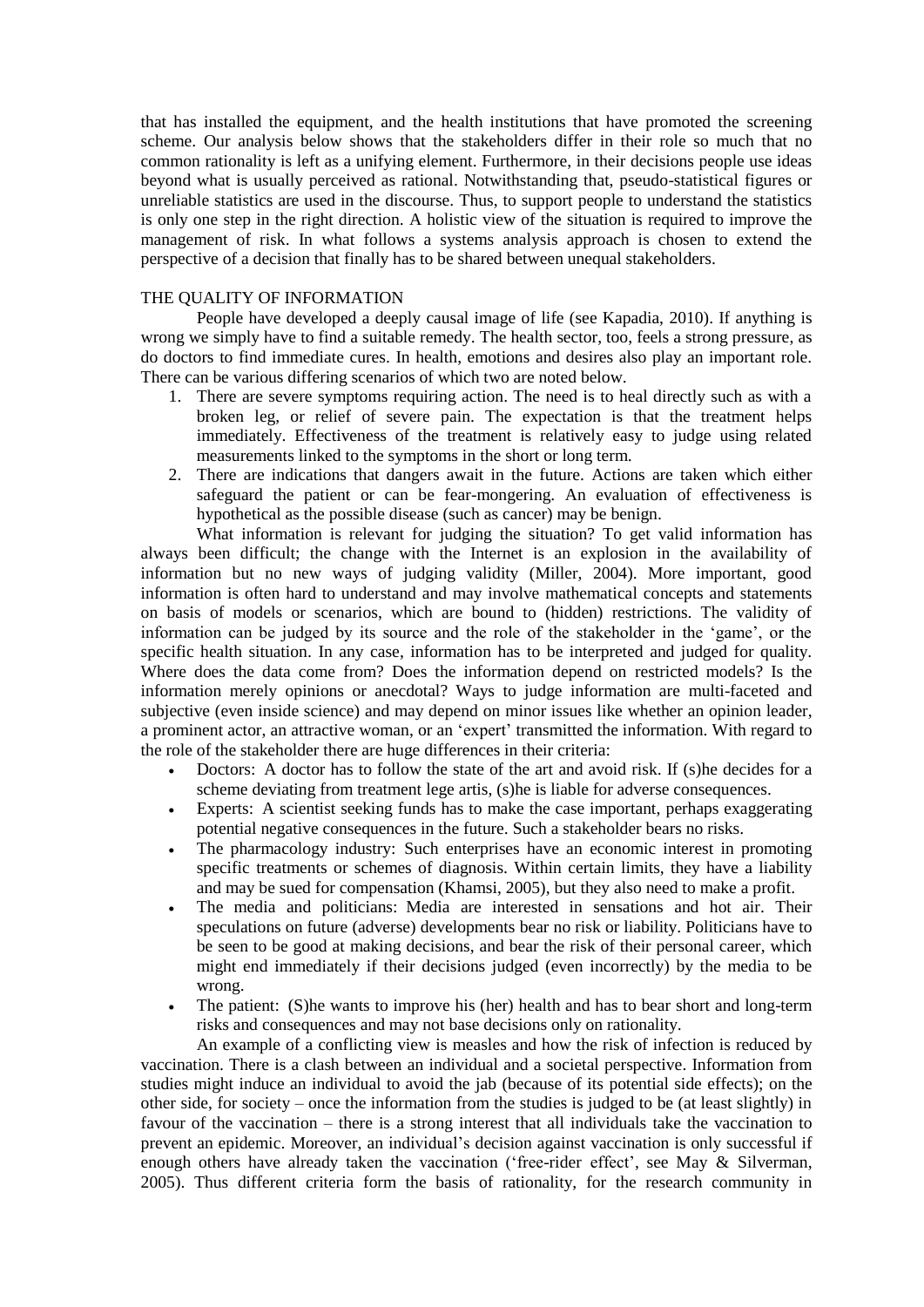medicine, for the health sector (hospitals and doctors), for the pharmaceutical industry, and, by no means least, for the patients; all have differing expectations, risks and responsibilities.

# TYPES OF RISK

By risk we understand a global view on a situation with inherent uncertainty about the (future) outcomes, which are related to impact (cost, damage, or benefit). Risk is used heterogeneously – there is an overlap with everyday language, which blurs the issues. Some use "risk" to designate the probability inherent to one adverse outcome without regarding its impact and the other outcomes; others designate by risk only the adverse outcome, a further group uses risk to denote the adverse outcome including its probability (but do not refer to the whole situation).

Knight (1921) tried to establish a distinction between risk and uncertainty in the economic sphere. According to him uncertainty cannot be quantified, while risk is measurable. Tversky & Kahneman (1979) noted in their work on Prospect Theory that risk is sometimes used when there can also be a benefit involved. For much human endeavour has some element of risk, yet is undertaken because of the likelihood of success and benefits. Adams & Thompson (2002) discriminate three types of risk: "directly perceptible, perceived with the help of science, and virtual – risks about which scientists disagree or confess ignorance." They also relate the judgment of such risks to perceptual filters, which can be "individualist, egalitarian, fatalist, and hierarchist". Dealing with directly perceivable risks is mainly intuitive; it is not easy to make such risks the topic of an explicit or shared approach as people have already internalized their perception and decisions.

Expected value based on information about probabilities is used to select from several decisions, which are "at stake". A decision between several choices of action might involve an individual or be "shared" such as by a patient and a doctor who must decide the next steps. A decision may involve stakeholders who never "meet" such as a health institution implementing mammography screening and an individual.

Risk involves probability and impact, components which are both prone to subjective features. Crucially, the judgment of impact varies between different individuals and health providers. To live with an artificial hip is heavily dependent on a person"s lifestyle; a doctor or an institution recommending an operation may simply envisage the possibility of a failure from an 'average' point of view. The other component of risk, its inherent probabilities for the various possibilities involves an equalizing argument over all patients, which has a meaning only from a non-personal approach (the doctor, the institution). More crucially, the calculation of such a probability is strongly influenced by the patient as well as by the role and the experience of the stakeholder; this may also differ for institutional representatives.

We return to the two different scenarios noted above. The first scenario involves a patient with severe symptoms like pain or a mobility constraint of the hip joint. The options are physical therapies with the aim of reducing pain or a replacement of the joint by operation with the prospect of full mobility after a rehabilitation phase. Statistical evidence from past operations might indicate the relative success of the second option. In the early phase of hip operations the risk of an operation was only accepted (by doctors and patients) in case of a definite damage of the patient"s hip. The second scenario relates to virtual risks in health issues, which comprise situations where the individuals have no restrictions and feel in good health. However, the *future* might bear risks. The question is whether there are precautionary measurements to prevent them.

Problems with understanding the situation, the underlying concepts, and the interpretation of results, increase with the case of a risk with a very high impact combined with a negligibly small probability. It may well be that avoiding a very high impact event (such as cancer) is worth the extra stress caused by screening, even when this may lead to a "false positive" result where the chance of cancer after a positive test is still quite low. The question for a health service is how to select the people and at what frequency they should be screened. These are complicated ideas and are also influenced by external considerations such as speculation by politicians and the media.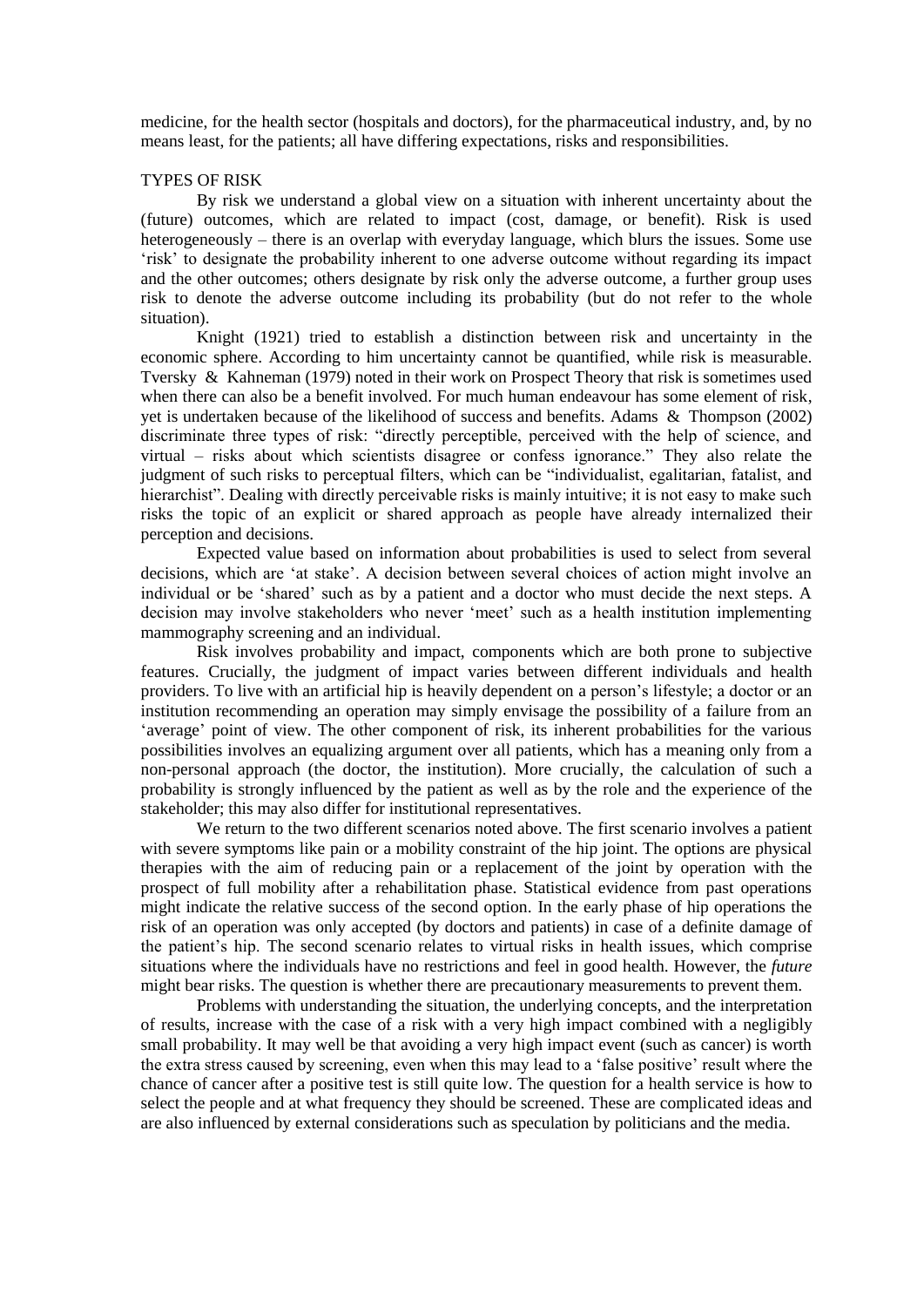### STATISTICAL INFORMATION IN HEALTH ISSUES

Various factors may increase the risk for later occurrence of a disease. For medicine, the search for causality is not straightforward and causal factors vary across the population. Relative to biochemistry processes, hypotheses might be established about interrelations. For smoking we now have some knowledge about high-level exposure to ionising radiation on the growth of tumours and could extrapolate this pattern to low doses and come to the conclusion that smoking establishes a (causal) risk factor.

General patterns are derived from observations ex post: those who suffer from a disease and those who do not have this disease are compared whether they have been exposed differently to potential risk factors in the past. People with lung cancer show higher rates of smoking than people who do not have this disease. This confirms that smoking may well be a risk factor but does not identify causal relations, which leaves the information in an ambiguous state and quite unconvincing to some (such as manufacturers of tobacco). Such analyses could be corroborated by well-designed experiments, but it is an ethical infringement to assign people to smoke and not to smoke, and the data would be available only after a long period of time. Researchers seek surrogate endpoints. This might be deformation of lung cells or tar concretion. It is obvious that some of the surrogate endpoints convey little information about the endpoint under scrutiny. In other studies the all too loose connections of surrogate endpoints to the true endpoints might be less obvious.

We return to consider the benefit of mammography screening. For women between ages 50 and 69, the benefit of screening is evaluated by Kalager et al (2010) as net 2.4 deaths per 100,000 person-years. They compare historical and current groups together. For the current group they show 21.2 deaths for the non screening group and 18.1 for the screening group, which amounts to a reduction of 3.1. As their individual remaining life time is unclear, and it remains unclear how much longer they would have survived otherwise (without breast cancer) the net gain in life time is left to "speculation". Referring to the older meta-analysis of Nyström et al (1996), Gigerenzer (2002) reports a mean life time gained by joining the screening programme of 12 days for women of the same age group (50-69). The number of deaths for 1,000 women in the screening programme for 10 years is given as 3, which is 1 less than for those who do not follow the screening programme.

Crucial questions for an informed decision are:

- i. Does screening reduce the incidence of cancer of the mammae? No, early detection is different from prevention.
- ii. Are all cancers of the mammae progressive? No, especially with younger women there are carcinoma in situ (sleeping cancer) which might have done no harm for a long period.
- iii. Is early detection always an advantage? No, as if the carcinoma is weakly progressive, an advantage is questionable.
- iv. Is the whole process of diagnosis doing harm to the patients? The exposure to ionizing radiation by the mammogram itself may cause cancer. The radiation may affect other aspects of health. It can not be excluded that the biopsy following a positive mammogram may change the character of a carcinoma in situ to become invasive. This question is not open to empirical investigation, however. Concerning the adverse impact of the screening programme on the quality of life, van der Steeg et al (2011) report high anxiety for at least one year for women with a false positive mammogram.

The incidence of false positives is high. The incidence for breast cancer varies greatly with age so that with young women the rate of false positives is about 90% (for age 40-49) with the usual quality of diagnosing from mammograms (Gigerenzer, 2002). Elmore et al. (2005) analyze data of the Harvard Pilgrim Health Care (a health prevention organization that cares for 300,000 adults) with the result that in 10 ensuing mammograms the risk for at least one false positive diagnosis is close to 50%. For Germany, Koubenec (2000) argues that from 3 to 4 million screening mammographies, roughly 300,000 false positives lead to about 100,000 biopsies, showing the dimension of the problem.

A transparent balancing between benefits and potential harm is needed. The medical doctors and representatives of the health authorities focus on the benefits from prevention of deaths (the one) they claim to prevent in advocating mammography screening. The evaluation of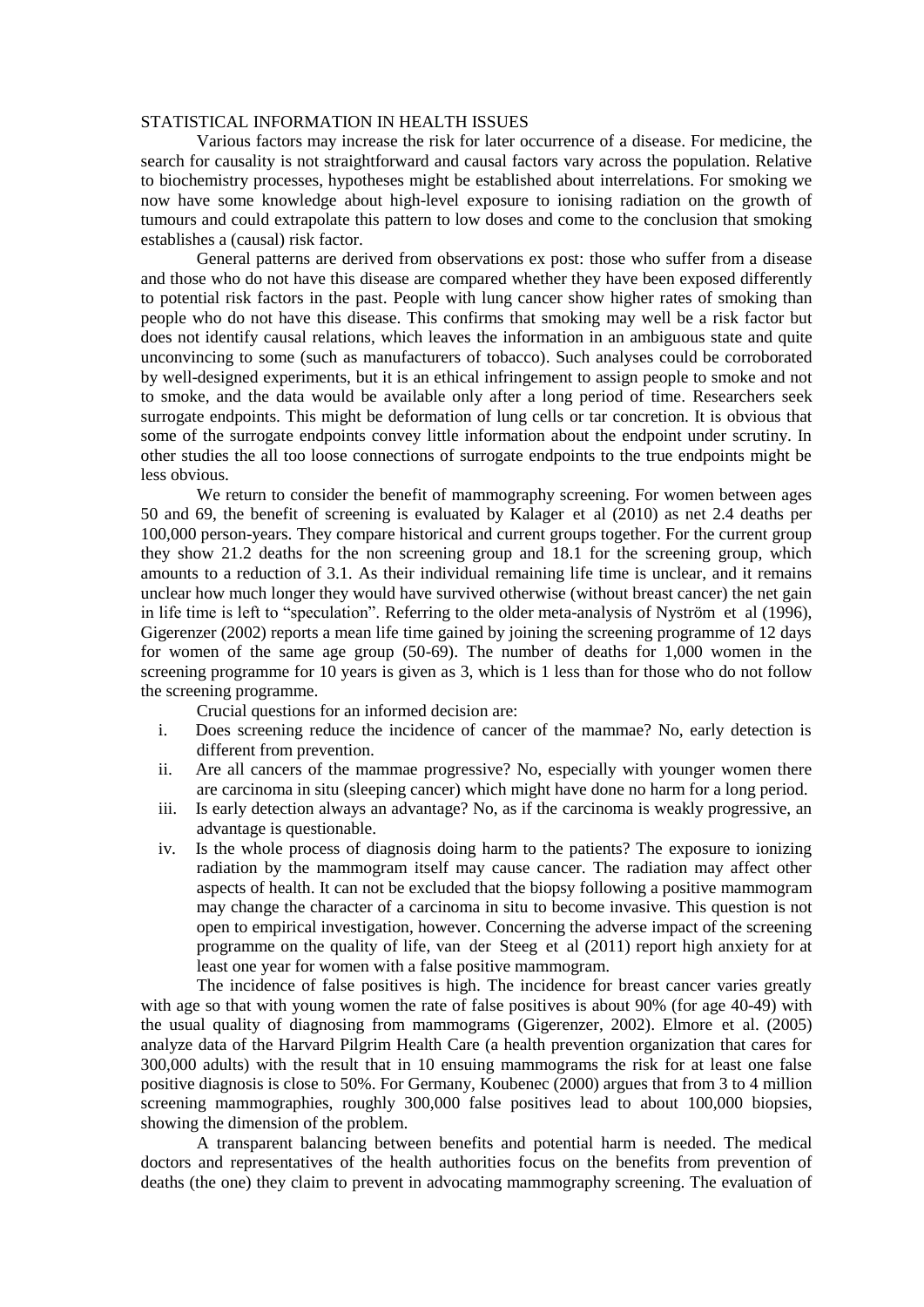potential harm is very complicated and indirect. For the group of 40-49, the meta analysis by Gøtzsche & Nielsen (2011) did not find a positive screening effect. On the other hand, for older women, the false positives are lower but the gain in remaining life time is also smaller.

False-negative diagnoses occur in approximately 20% to 40% of women with breast cancer (Elmore et al., 2005). A further relevant point is the alternative methods of detecting cancer. Wainer (2011) gives a description of the huge economic costs of screening programmes. For the screening programme for prostate cancer recent evaluations (Sandblom et al., 2010) are pessimistic: "After 20 years of follow-up the rate of death from prostate cancer did not differ significantly between men in the screening group and those in the control group. "

# RISK MANAGEMENT IN HEALTH SYSTEMS

How can we develop schemes to arrive at a "shared and mutually beneficial decision"? The focus has to be on a broader view of risk, which includes the following features:

- Risk is hard to estimate for different persons, and even harder to share between individuals and institutions.
- Risk management to improve the situation requires negotiation between patients, doctors, and the public health system.
- The perception of risks also differs between individuals and institutional stakeholders.
- Criteria are often unconscious and possibly blurred by psychological factors such as fear, or hope, or attitudes and bias.
- Perception is blurred by impact, idiosyncratic experience, indirect feedback, formal knowledge, or abstract and counter-intuitive relations.

Even medical experts lack a sound comprehension of the concepts. This results in an overestimation of the positive impact of treatment or diagnosing schemes. People have to be supported not only in the mathematical concepts involved but also in strategies of how to communicate about inherent risks.

If there is rationality the Western approach is that this should be unique, which differs from Eastern Philosophy where there can be several "truths" which may even conflict. For applied mathematics, the vision of rationality is to strive for a unique and correct model. The aim is that better models are simply more refined, embedding the cruder model as a special case. However, it may well be that in this situation, two or more different (*equally valid*) models in parallel fit the needs of the stakeholders involved better.

The aims of different parties vary hugely: make profits; make a better living; increase one"s resources; increase the resources of society; avoid liability; circumvent decisions; improve one"s health status. To learn more about criteria and how people of a different position in the system act and how their actions may be reconciled, empirical investigations are needed:

- Structured interviews with doctors and members of the health system.
- In-depth observation of an interacting group with a health decision problem with doctors and patients (to represent their different roles).

An innovative approach is to find out the inherent criteria of the different stakeholders and how they can be reconciled to improve risk management for all. Risk management has to include all stakeholders – the approach has to be better than a meta-model with one final view: the final decision might mirror an "informed decision" of the individual, which is respected and supported by the system, and which improves the system.

#### **CONCLUSIONS**

A decision problem (in health issues) is thought to comprise a unique situation where a model is fitted. The criteria for making the decision often appear to be presented as clear-cut and sharp. The only problem remaining seems to be to understand the procedure of information processing and the concepts involved like probabilities (especially very small probabilities), conditional probabilities (hypothetical to some conditioning statement, which might hold or not), or the Bayesian formula. To embed information in easily accessible forms helps to get "correct" results. Yet, in practice, the task to interpret the results accordingly remains challenging.

Firstly, is the prior probability of suffering from a disease in the whole population appropriate for the person in question or not? In the case of mammography the conventional